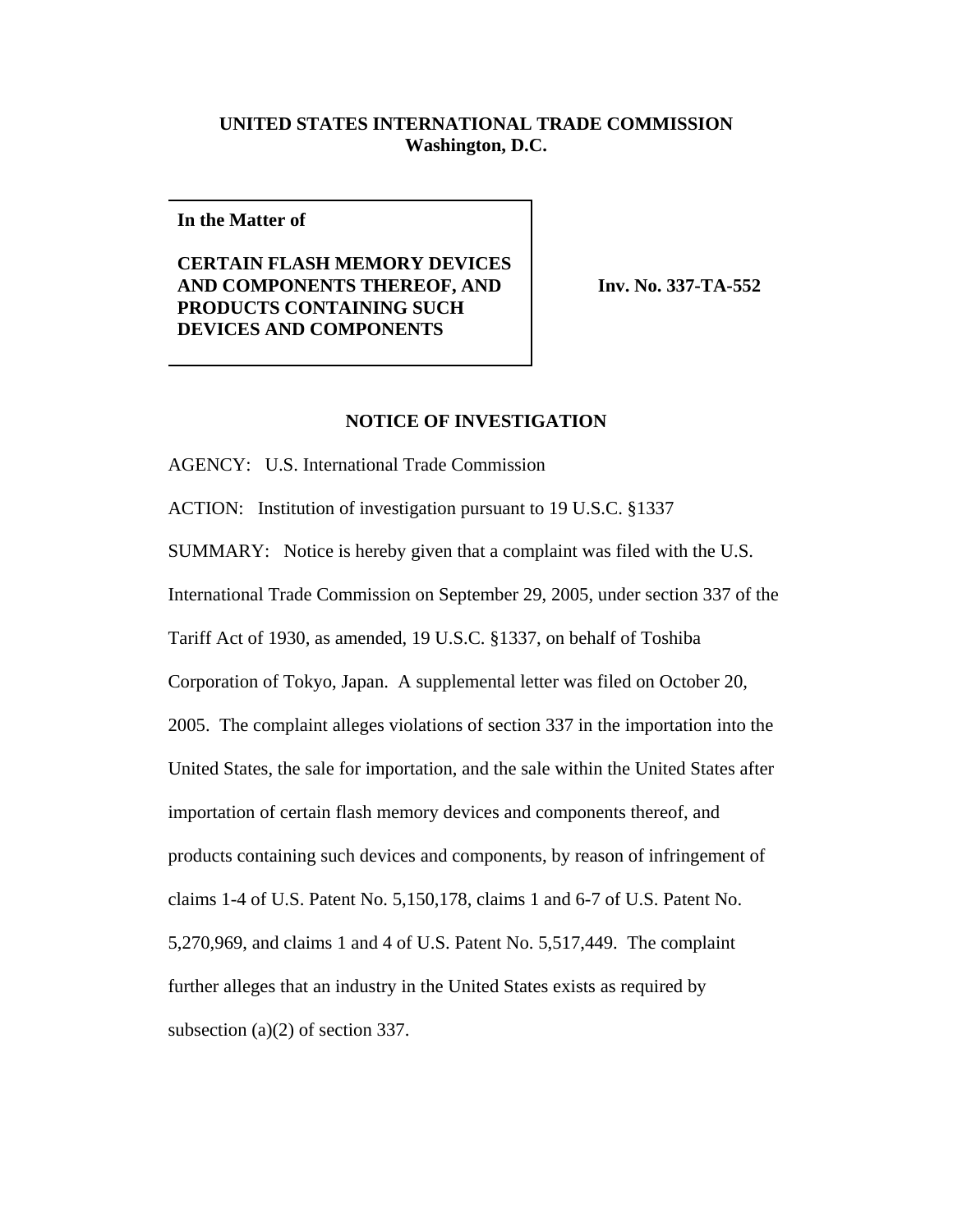The complainant requests that the Commission institute an investigation and, after the investigation, issue a permanent exclusion order and permanent cease and desist orders.

ADDRESSES: The complaint, except for any confidential information contained therein, is available for inspection during official business hours (8:45 a.m. to 5:15 p.m.) in the Office of the Secretary, U.S. International Trade Commission, 500 E Street, S.W., Room 112, Washington, D.C. 20436, telephone 202-205- 2000. Hearing impaired individuals are advised that information on this matter can be obtained by contacting the Commission's TDD terminal on 202-205-1810. Persons with mobility impairments who will need special assistance in gaining access to the Commission should contact the Office of the Secretary at 202-205- 2000. General information concerning the Commission may also be obtained by accessing its internet server at http://www.usitc.gov. The public record for this investigation may be viewed on the Commission's electronic docket (EDIS) at http://edis.usitc.gov.

FOR FURTHER INFORMATION CONTACT: Bryan F. Moore, Esq., Office of Unfair Import Investigations, U.S. International Trade Commission, telephone 202-205-2767.

AUTHORITY: The authority for institution of this investigation is contained in section 337 of the Tariff Act of 1930, as amended, and in section 210.10 of the Commission's Rules of Practice and Procedure, 19 C.F.R. § 210.10 (2005).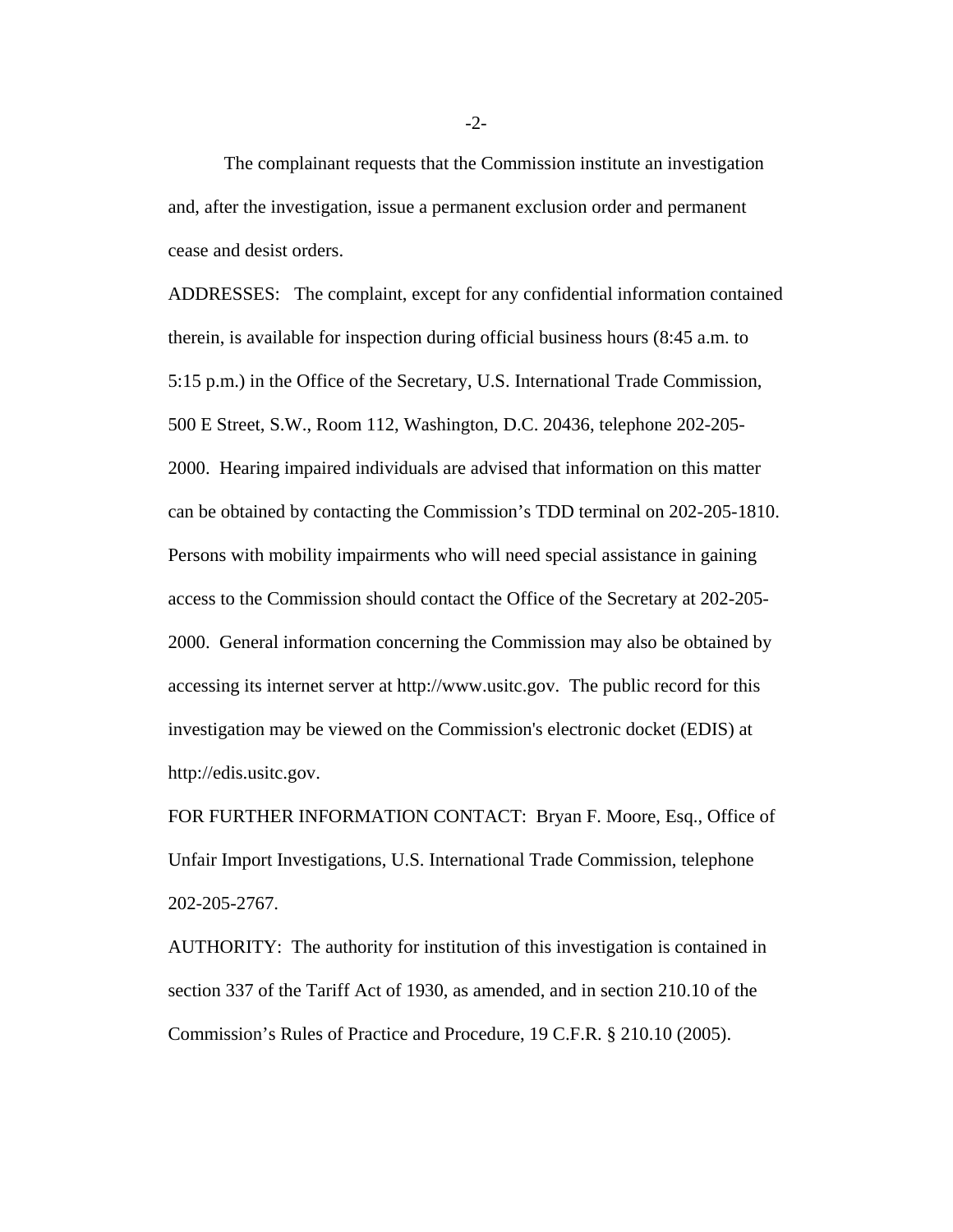SCOPE OF INVESTIGATION: Having considered the complaint, the U.S. International Trade Commission, on October 31, 2005, ORDERED THAT –

(1) Pursuant to subsection (b) of section 337 of the Tariff Act of 1930, as amended, an investigation be instituted to determine whether there is a violation of subsection  $(a)(1)(B)$  of section 337 in the importation into the United States, the sale for importation, or the sale within the United States after importation of certain flash memory devices or components thereof, or products containing such devices or components, by reason of infringement of one or more of claims 1-4 of U.S. Patent No. 5,150,178, claims 1 and 6-7 of U.S. Patent No. 5,270,969, and claims 1 and 4 of U.S. Patent No. 5,517,449, and whether an industry in the United States exists as required by subsection (a)(2) of section 337.

(2) For the purpose of the investigation so instituted, the following are hereby named as parties upon which this notice of investigation shall be served:

(a) The complainant is  $-$ 

Toshiba Corporation

1-1 Shibaura 1-Chome, Minato-KU

Tokyo 105-8001, Japan

(b) The respondents are the following companies alleged to be in violation of section 337, and are the parties upon which the complaint is to be served:

## Hynix Semiconductor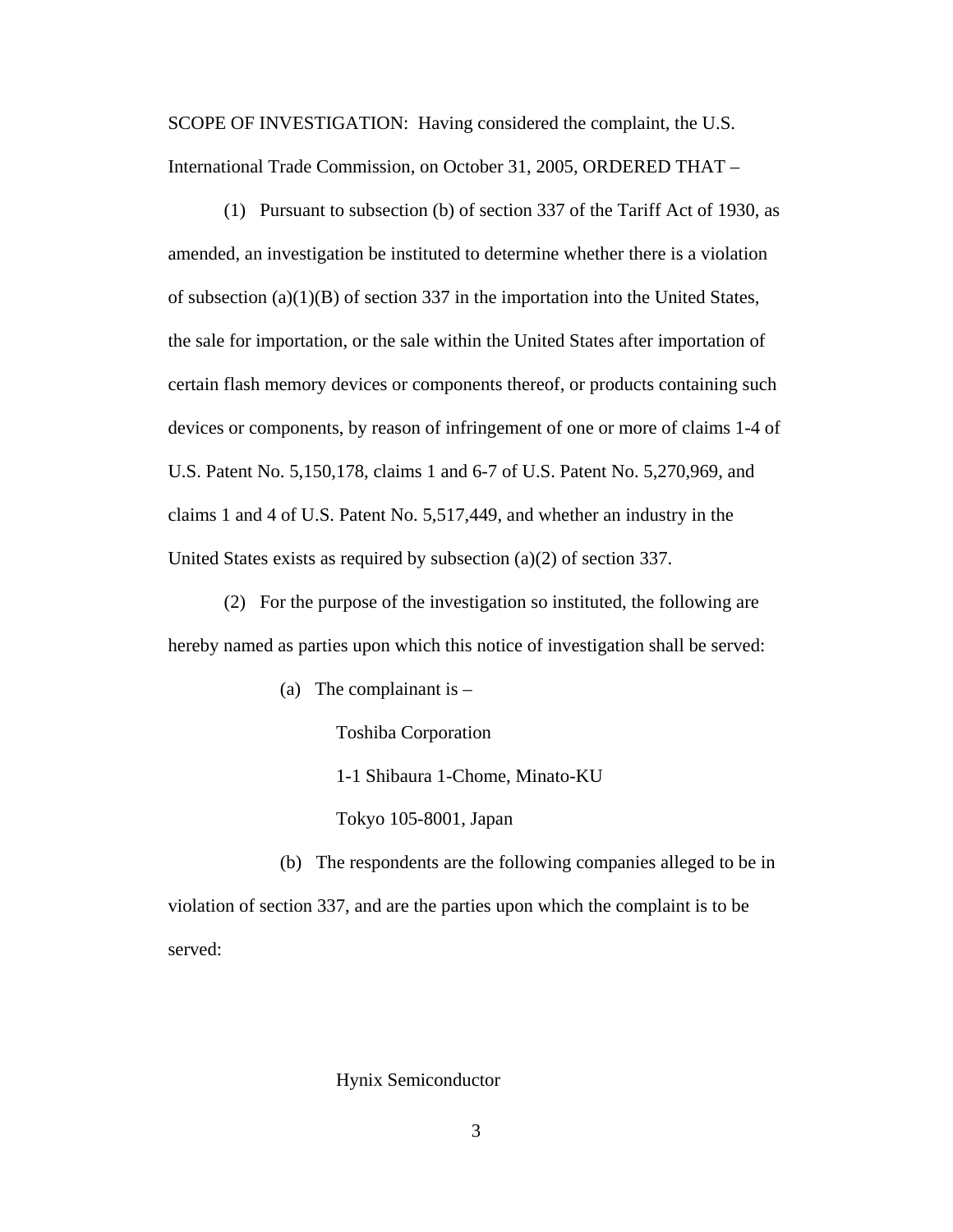San 136-1 Ami-Ri Bubal-eub, 1chon-si Kyoungki-do, Korea

Hynix Semiconductor America, Inc. 3101 North First Street San Jose, California 95134

(c) Bryan F. Moore, Esq., Office of Unfair Import Investigations, U.S. International Trade Commission, 500 E Street, S.W., Suite 401, Washington, D.C. 20436, who shall be the Commission investigative attorney, party to this investigation; and

(3) For the investigation so instituted, the Honorable Paul J. Luckern is designated as the presiding administrative law judge.

Responses to the complaint and the notice of investigation must be submitted by the named respondents in accordance with section 210.13 of the Commission's Rules of Practice and Procedure, 19 C.F.R. § 210.13. Pursuant to 19 C.F.R. §§ 201.16(d) and 210.13(a), such responses will be considered by the Commission if received not later than 20 days after the date of service by the Commission of the complaint and the notice of investigation. Extensions of time for submitting responses to the complaint and the notice of investigation will not be granted unless good cause therefor is shown.

Failure of a respondent to file a timely response to each allegation in the complaint and in this notice may be deemed to constitute a waiver of the right to